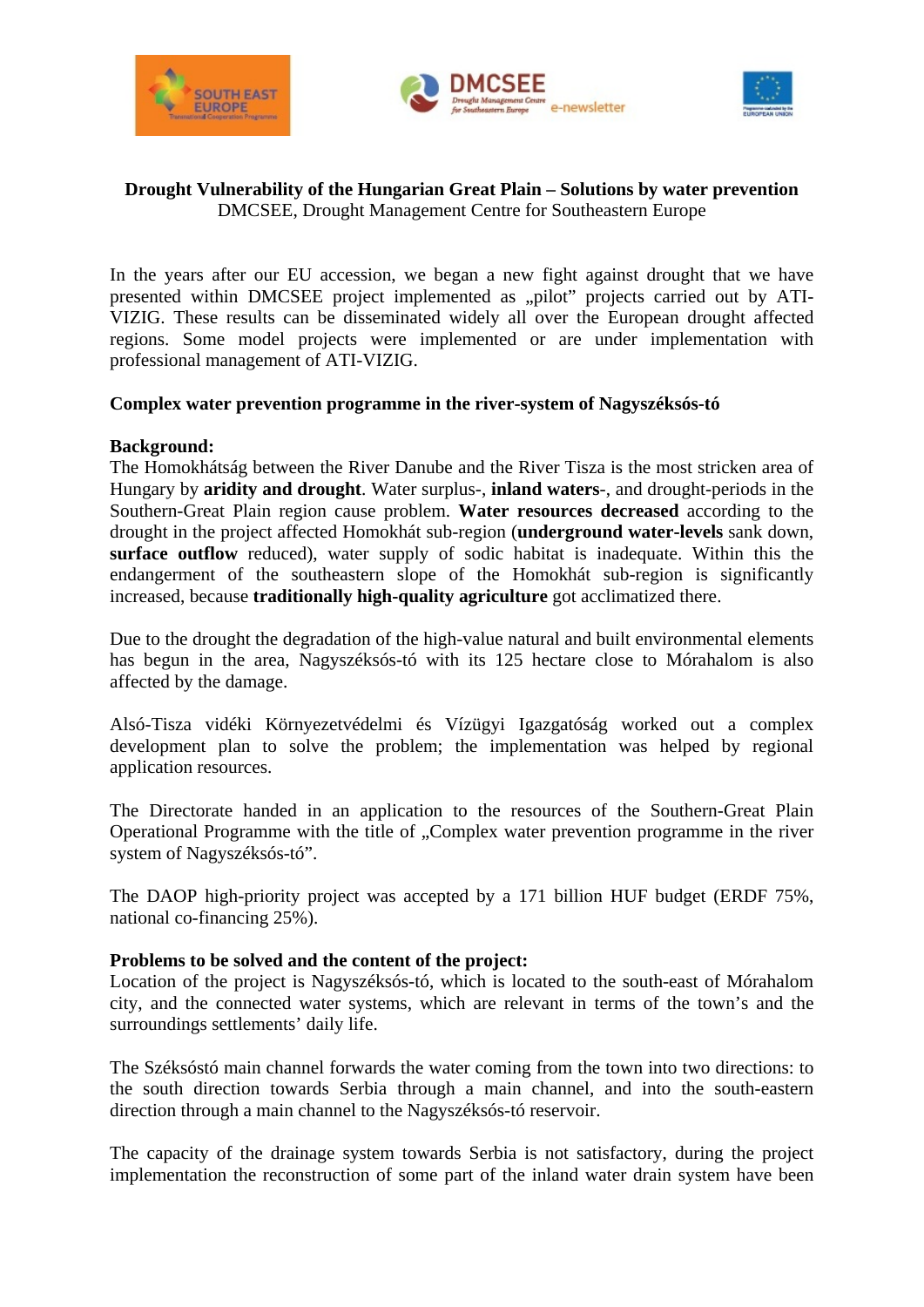





executed, some parts of the drainage system elements have been rebuilt, increasing the capacity of the drain system.

The reservoir, built on the area of Nagyszéksós-tó, is the dominant element of this drainage route. This reservoir is able to hold and keep more than **1.2 billion m3 surplus water**.

The maintenance of the during more centuries existing water habitats of Nagyszéksós-tó reservoir meets with difficulties, because the drought periods appear more often and last longer due to the global warming. The essential conditions of the aquatic ecosystem deteriorate significantly in the prolonged drought periods, biodiversity of the area decreases.

Water replacement, needed to maintain the water habitats, shall be assured in the drought period; the implemented project offers a solution for that: the suitably cleared **grey water** originating from the area comes from the sewage purification system of Mórahalom is forwarded to the lake, with the help of a newly built rising main; solving thus the necessary water supply and saving the water habitats of the Nagyszéksós-tó reservoir. During the development **wet-land** was being established to the after-purification of the water coming from the sewage purification system.

## **Main elements of the project:**

| Name of the Project phase                  | <b>Short description</b>                          |
|--------------------------------------------|---------------------------------------------------|
| 1. Building the water replacement system   | Forwarding the settlements' grey water into the   |
| of Nagyszéksós-tó                          | reservoir, building the connecting wet-land       |
| 2. Reconstructing the internal area of the | Implementing the water replacement route within   |
| reservoir                                  | the reservoir, necessary landscaping              |
| 3. Rebuilding the elements belonging to    | Rebuilding the connecting main channels and their |
| the connecting drainage routes             | structures                                        |

#### **Success factors**

suitably cleared grey water reuse maintain water habitats development wet-land decrease inland inundation

## **Repeatability & Applicability**

Complex development plan to solve the problem, with grey water reuse.

2011. március 18.

Frank Szabolcs okl. mérnök